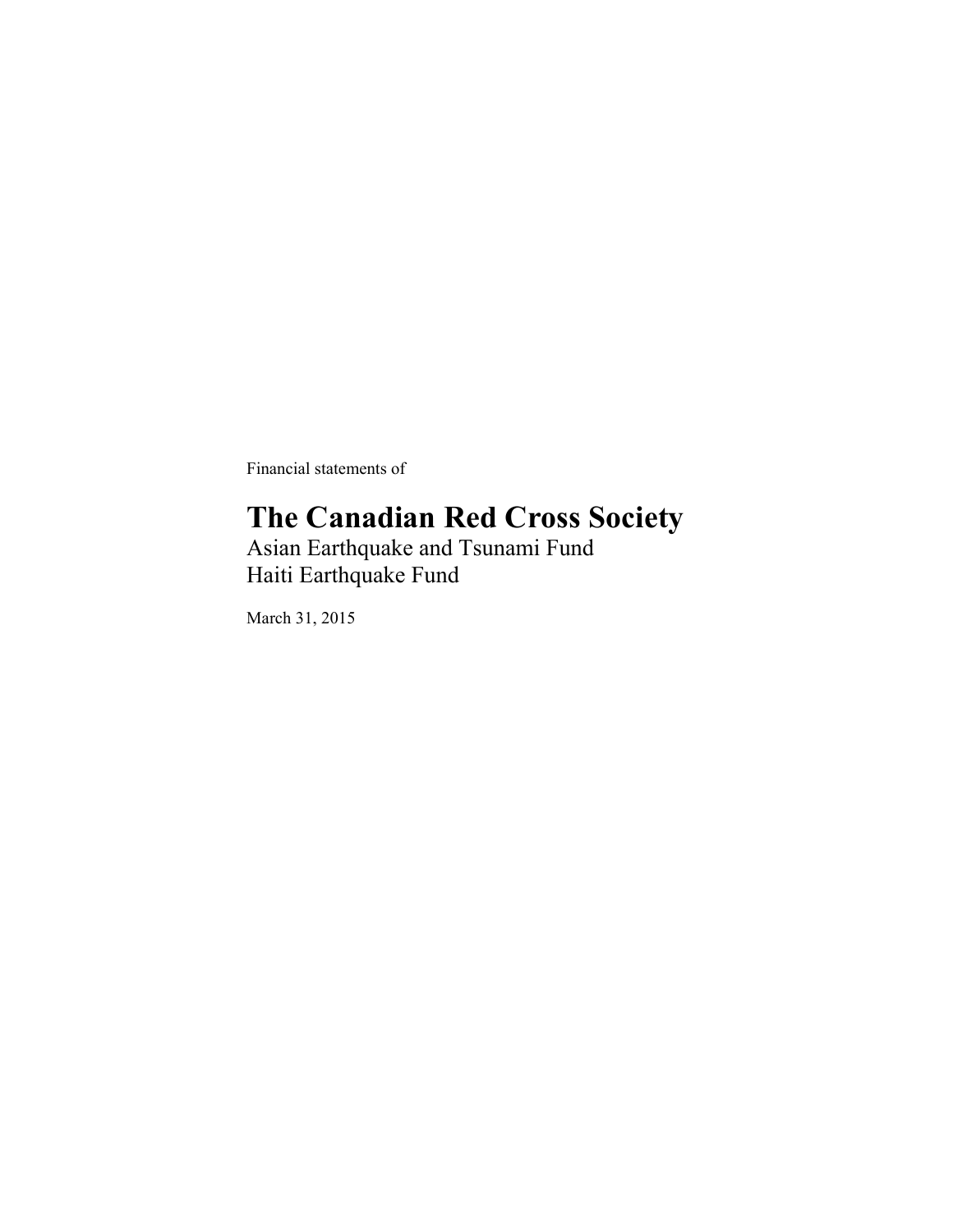Asian Earthquake and Tsunami Fund Haiti Earthquake Fund March 31, 2015

Table of contents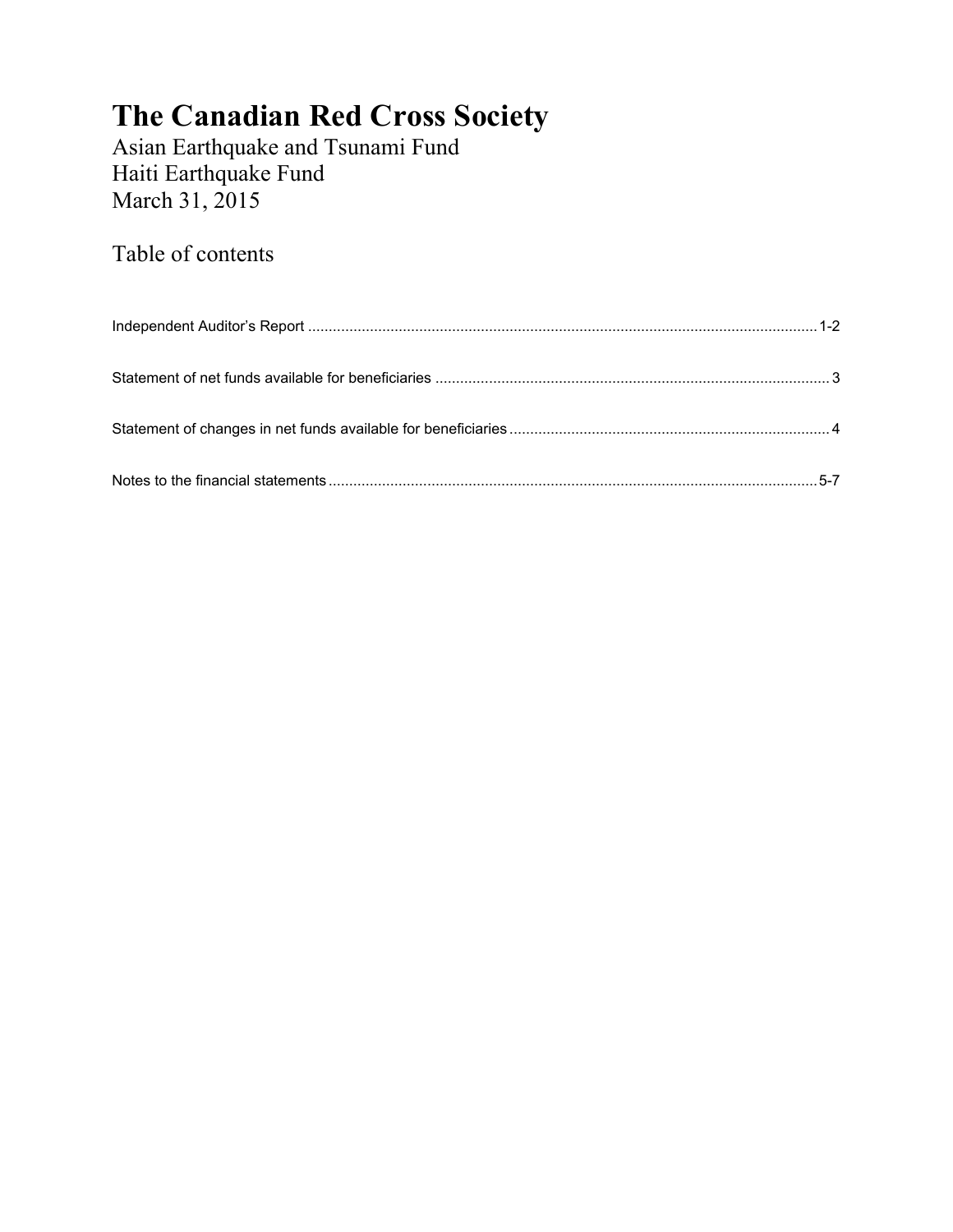# Deloitte.

Deloitte LLP 1600 - 100 Queen Street Ottawa ON K1P 5T8 Canada

Tel: (613) 236-2442 Fax: (613) 236-2195 www.deloitte.ca

### **Independent Auditor's Report**

To the Board of Directors of The Canadian Red Cross Society

We have audited the accompanying financial statements of the Canadian Red Cross Society - Asian Earthquake and Tsunami Fund and Haiti Earthquake Fund, which comprise the statement of net funds available for beneficiaries as at March 31, 2015 and the statement of changes in net funds available for beneficiaries for the year then ended, and a summary of significant accounting policies and other explanatory information.

#### **Management's Responsibility for the Financial Statements**

Management is responsible for the preparation and fair presentation of these financial statements in accordance with Canadian accounting standards for not-for-profit organizations, and for such internal control as management determines is necessary to enable the preparation of financial statements that are free from material misstatement, whether due to fraud or error.

#### **Auditor's Responsibility**

Our responsibility is to express an opinion on these financial statements based on our audits. We conducted our audit in accordance with Canadian generally accepted auditing standards. Those standards require that we comply with ethical requirements and plan and perform the audits to obtain reasonable assurance about whether the financial statements are free from material misstatement.

An audit involves performing procedures to obtain audit evidence about the amounts and disclosures in the financial statements. The procedures selected depend on the auditor's judgement, including the assessment of the risks of material misstatement of the financial statements, whether due to fraud or error. In making those risk assessments, the auditor considers internal control relevant to the entity's preparation and fair presentation of the financial statements in order to design audit procedures that are appropriate in the circumstances, but not for the purpose of expressing an opinion on the effectiveness of the entity's internal control. An audit also includes evaluating the appropriateness of accounting policies used and the reasonableness of accounting estimates made by management, as well as evaluating the overall presentation of the financial statements.

We believe that the audit evidence we have obtained is sufficient and appropriate to provide a basis for our audit opinion.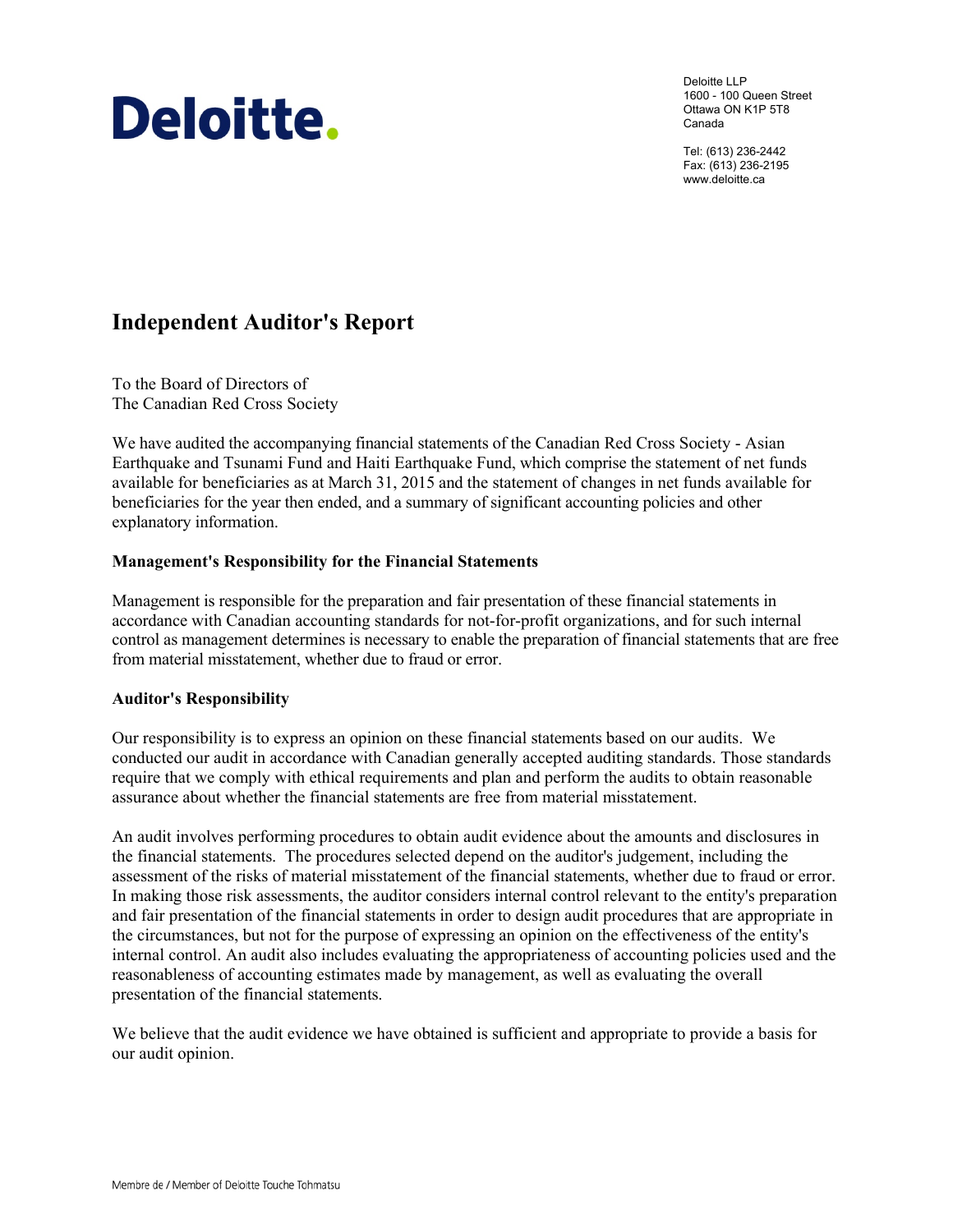#### **Opinion**

In our opinion, the financial statements present fairly, in all material respects, the net funds available for beneficiaries of the Canadian Red Cross Society - Asian Earthquake and Tsunami Fund and Haiti Earthquake Fund as at March 31, 2015 and the changes in net funds available for beneficiaries for the year then ended, in accordance with Canadian accounting standards for not-for-profit organizations.

Deleitte LLP

Chartered Professional Accountants, Chartered Accountants Licensed Public Accountants

June 10, 2015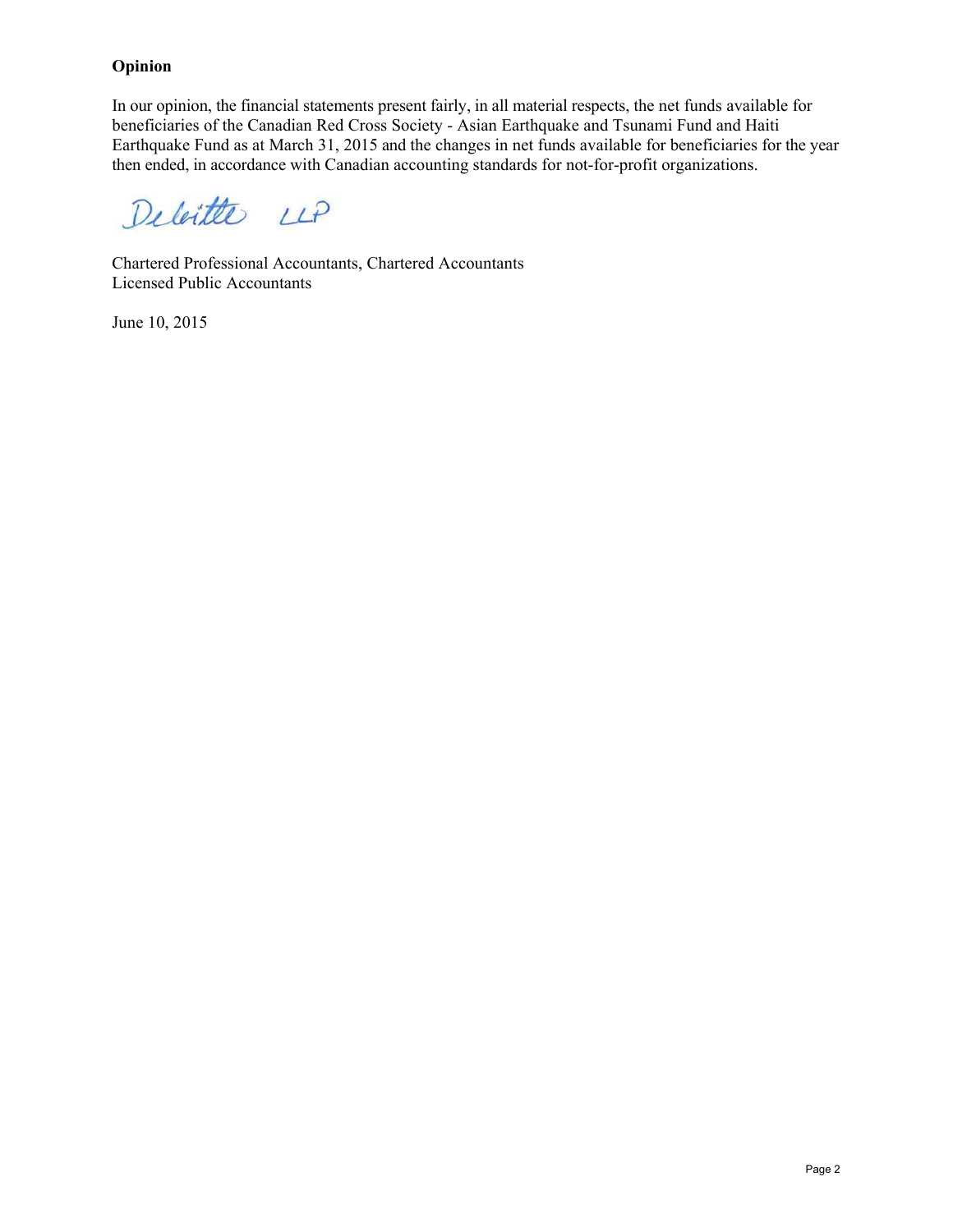Asian Earthquake and Tsunami Fund Haiti Earthquake Fund Statement of net funds available for beneficiaries as at March 31, 2015 (in thousands of dollars)

|                                               | <b>Haiti</b> |        | Tsunami |        |
|-----------------------------------------------|--------------|--------|---------|--------|
|                                               | 2015         | 2014   | 2015    | 2014   |
|                                               | \$           | \$     | \$      | \$     |
| <b>Assets</b>                                 |              |        |         |        |
| Current assets                                |              |        |         |        |
| Cash and cash equivalents                     |              |        |         |        |
| <b>Externally restricted</b>                  | 22,792       | 35,298 |         |        |
| Internally restricted income from investments |              |        | 4,989   | 10,886 |
| Prepaid expenses                              | 1,402        | 3.170  | 813     | 1,785  |
|                                               | 24,194       | 38,468 | 5,802   | 12,671 |
| Liabilities                                   |              |        |         |        |
| <b>Current liabilities</b>                    |              |        |         |        |
| Accounts payable and accrued liabilities      | 1,040        | 1,839  | 369     | 1,154  |
| Payable to the Canadian Red Cross Society     | 3,338        | 4,967  | 282     | 965    |
|                                               | 4,378        | 6,806  | 651     | 2,119  |
| Net funds available for beneficiaries         | 19,816       | 31,662 | 5,151   | 10,552 |

On behalf of the Board

Chair

Chair, National Audit and Finance Committee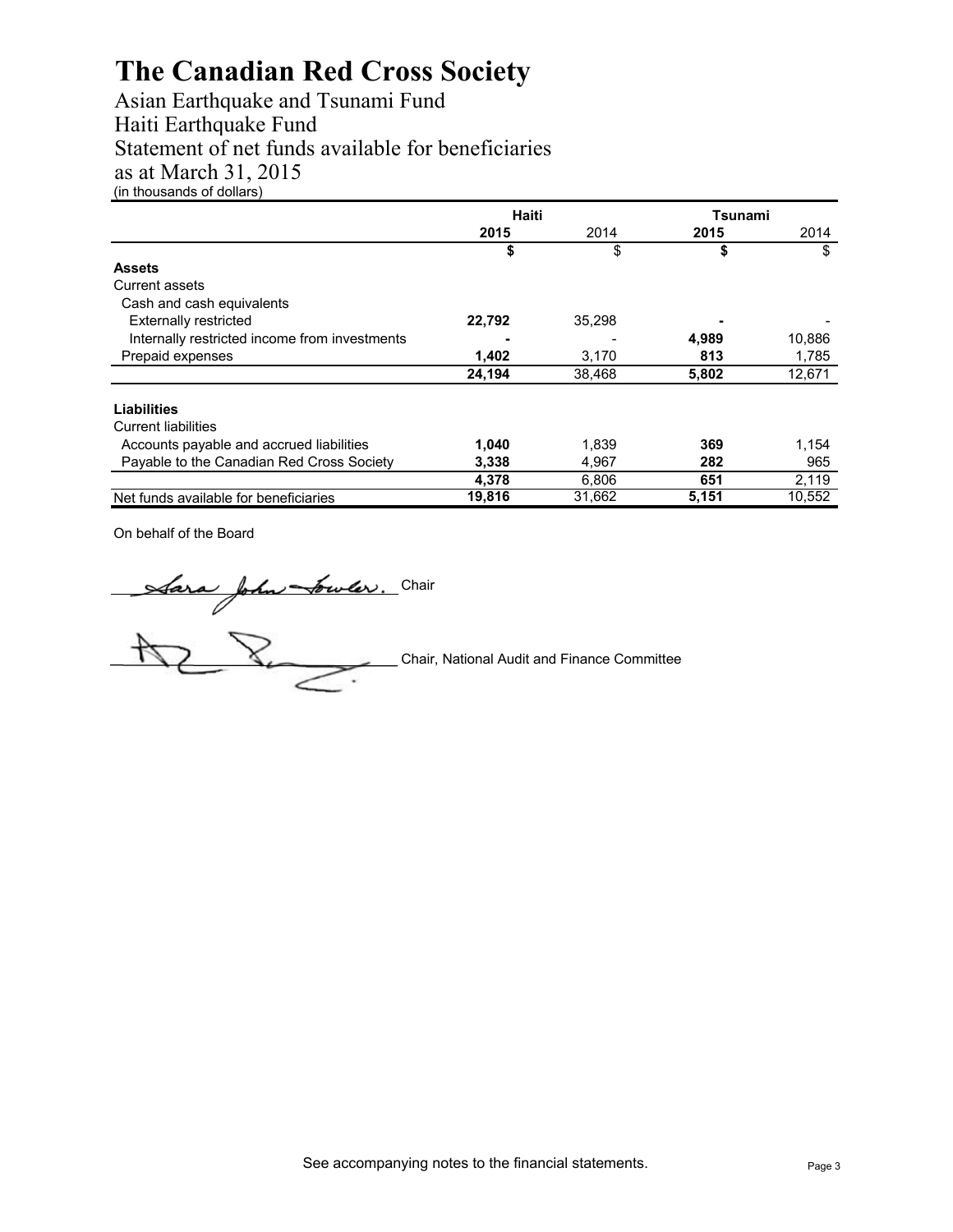Asian Earthquake and Tsunami Fund Haiti Earthquake Fund Statement of changes in net funds available for beneficiaries year ended March 31, 2015 (in thousands of dollars)

|                                                | Haiti     |           | <b>Tsunami</b> |           |
|------------------------------------------------|-----------|-----------|----------------|-----------|
|                                                | 2015      | 2014      | 2015           | 2014      |
|                                                | \$        | \$        | \$             | \$        |
| Increase in funds                              |           |           |                |           |
| Contributions (Note 3)                         | 3,753     | 656       |                |           |
| Investment income                              | 219       | 1.860     | 58             | 608       |
|                                                | 3,972     | 2,516     | 58             | 608       |
| Decrease in funds                              |           |           |                |           |
| Emergency relief and disaster management       | 1,168     | 1,778     | 1,502          | 3,961     |
| Health including water and sanitation          | 9,950     | 6,431     | 480            | 905       |
| Livelihoods                                    |           |           | 175            | 861       |
| Reconstruction                                 |           | 1,850     | 22             | 937       |
| Humanitarian values and restoring family links |           |           | 191            | 435       |
| Organizational development                     | 1,388     | 1,508     | 1,524          | 1,768     |
| Direct programming support (Note 4)            | 3,312     | 3,472     | 1,565          | 2,260     |
|                                                | 15,818    | 15,039    | 5,459          | 11,127    |
| Decrease in unrealized                         |           |           |                |           |
| gains on investments                           |           | (1,276)   |                | (424)     |
| Decrease in net funds                          | (11, 846) | (13, 799) | (5,401)        | (10, 943) |
| Net funds available for beneficiaries,         |           |           |                |           |
| beginning of year                              | 31,662    | 45,461    | 10,552         | 21,495    |
| Net funds available for beneficiaries,         |           |           |                |           |
| end of year                                    | 19,816    | 31,662    | 5,151          | 10,552    |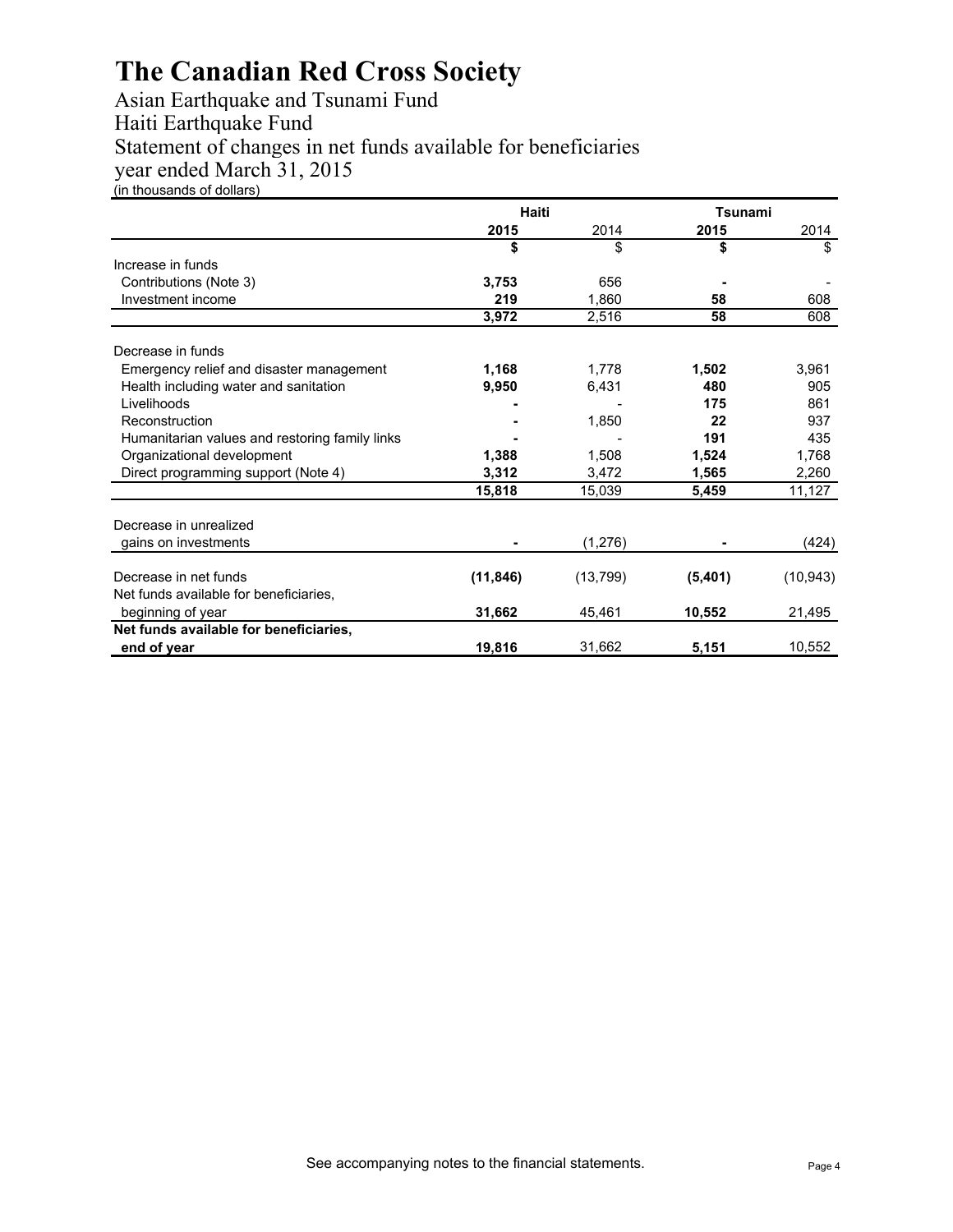Asian Earthquake and Tsunami Fund Haiti Earthquake Fund Notes to the financial statements March 31, 2015 (in thousands of dollars)

#### **1. Purpose and authority of the funds**

#### *Purpose and authority of the Asian Earthquake and Tsunami Fund*

The scope and purpose of the Canadian Red Cross Society - Asian Earthquake and Tsunami Fund (the "Fund") were approved by the Board of Directors of the Canadian Red Cross Society (the "Society") on February 26, 2005.

As a result of the decisions made by the Board of Directors, the Fund is used exclusively to meet the immediate and long-term recovery needs of the people affected by the Asian Earthquake and Tsunami that occurred on December 26, 2004 and all investment income is restricted to the Fund. Donorexpressed designations that are more specific than the overall Fund purpose (for example, contributions for use in specific countries), will be strictly honoured and used in accordance with those designations.

#### *Purpose and authority of the Haiti Earthquake Fund*

The devastating earthquake on January 12, 2010 of 7.3 magnitude on the Richter scale that struck Haiti, left more than 1.2 million homeless in need of a full range of emergency assistance as well as recovery and longer term reconstruction efforts.

The Society has raised over \$200 million from the public, provincial and federal governments and corporations, which includes a \$54 million matching fund established by the Department of Foreign Affairs, Trade and Development (DFATD).

The Board approved allocation of funds to Emergency and Relief Response in the first twenty-four months, Recovery Response in the next thirty-six months and to the longer-term support for the Organizational Development of the Haitian Red Cross Society.

#### **2. Significant accounting policies**

#### *Basis of presentation*

The accompanying financial statements reflects the net funds available for beneficiaries and the changes in net funds available for beneficiaries of the Asian Earthquake and Tsunami Fund and Haiti Earthquake Fund (the "Funds"). The Funds are maintained as a separate set of accounts by the Society, and include only those financial activities associated with the Funds' response to these disasters.

The Funds are an unincorporated operating segment of the Society. Accordingly, these financial statements may not be indicative of the financial activity that would have been achieved if the Funds operated as an unaffiliated organization.

The net funds available for beneficiaries as at March 31, 2015 are presented in accordance with Canadian accounting standards for not-for-profit organizations as deferred revenue, and as internally restricted net assets for the investment income portion of the Asian Earthquake and Tsunami Fund, in the financial statements of the Canadian Red Cross Society.

#### *Donated services*

The Funds benefit greatly from donated services in the form of volunteer work for various activities. The value of donated services is not recognized in these financial statements because of the difficulty of measurement.

#### *Revenue recognition*

Corporate and government contributions are recognized as revenue at the earlier of the date of receipt or the date the contribution becomes receivable under the terms of the applicable funding agreement. Donations from individuals are recognized as revenue when received.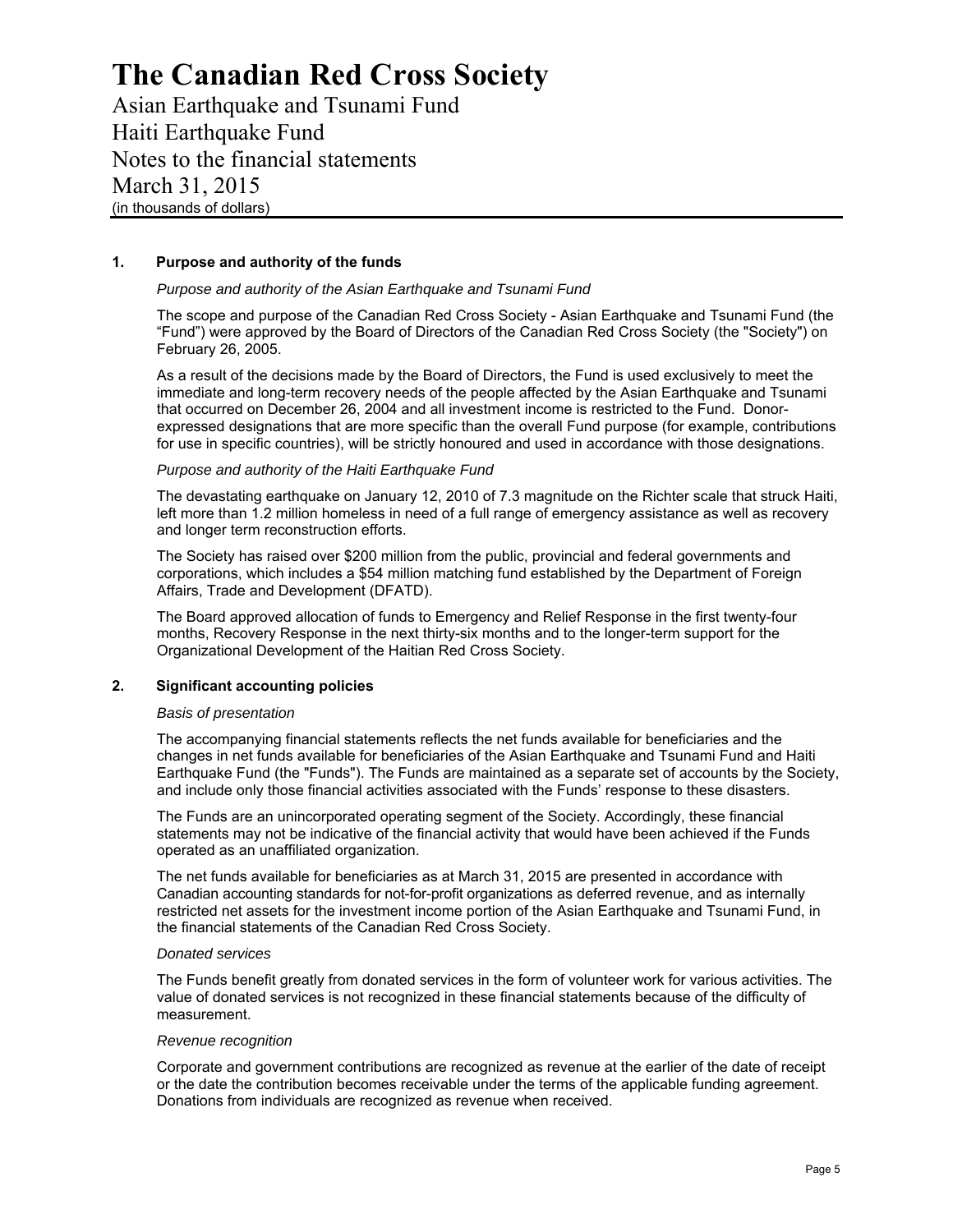Asian Earthquake and Tsunami Fund Haiti Earthquake Fund Notes to the financial statements March 31, 2015 (in thousands of dollars)

#### **2. Significant accounting policies (continued)**

#### *Financial instruments*

The Funds' financial instruments consist of cash and cash equivalents, accounts payable and accrued liabilities and Payable to the Canadian Red Cross Society.

Financial assets and financial liabilities are initially recognized at fair value when the Funds become a party to the contractual provisions of the financial instrument. Subsequently, all financial instruments are measured at amortized cost, except for cash and cash equivalents which are recorded at fair value.

#### *Cash and cash equivalents*

Cash and cash equivalents represent internally restricted income from investments and externally restricted cash and equivalents and mature within three months.

Externally restricted cash and cash equivalents are restricted for the Haiti Earthquake Fund's purposes and are not available for the Society's general operations.

Internally restricted income from investments represents income from the original Asian Earthquake and Tsunami Fund investments set aside to fund specific activities identified by management and approved by the Board of Directors. The funds are not available for the Society's general operations.

#### **3. Contributions**

Haiti funding received in the current fiscal period is primarily from the American Red Cross Society of \$3,502 (2014 - \$637) and represents a contribution towards the reconstruction of the St. Michel Hospital in Jacmel.

#### **4. Direct programming support**

The Society provides the necessary direct supporting activities of the disaster response, recovery and reconstruction including relief supplies, field visits, assessments and missions by staff and support services.

#### **5. Financial instruments**

#### *Fair values*

The carrying values of accounts payable and accrued liabilities and Payable to the Canadian Red Cross Society approximate their fair value due to the relatively short periods to maturity of the instruments.

#### *Investment risk*

The Society's Board of Directors has approved Statements of Investment Policies and Procedures which provide the guidelines for managing investments of the Funds. Concentration of risk exists when a significant proportion of the portfolio is invested in securities with similar characteristics or subject to similar economic, political or other conditions. Management believes that the concentration of risk is not unusual.

#### *Foreign exchange risk*

The Funds operate internationally, giving rise to exposure to market risks from changes in interest rates and foreign exchange rates. Foreign exchange risk is not material.